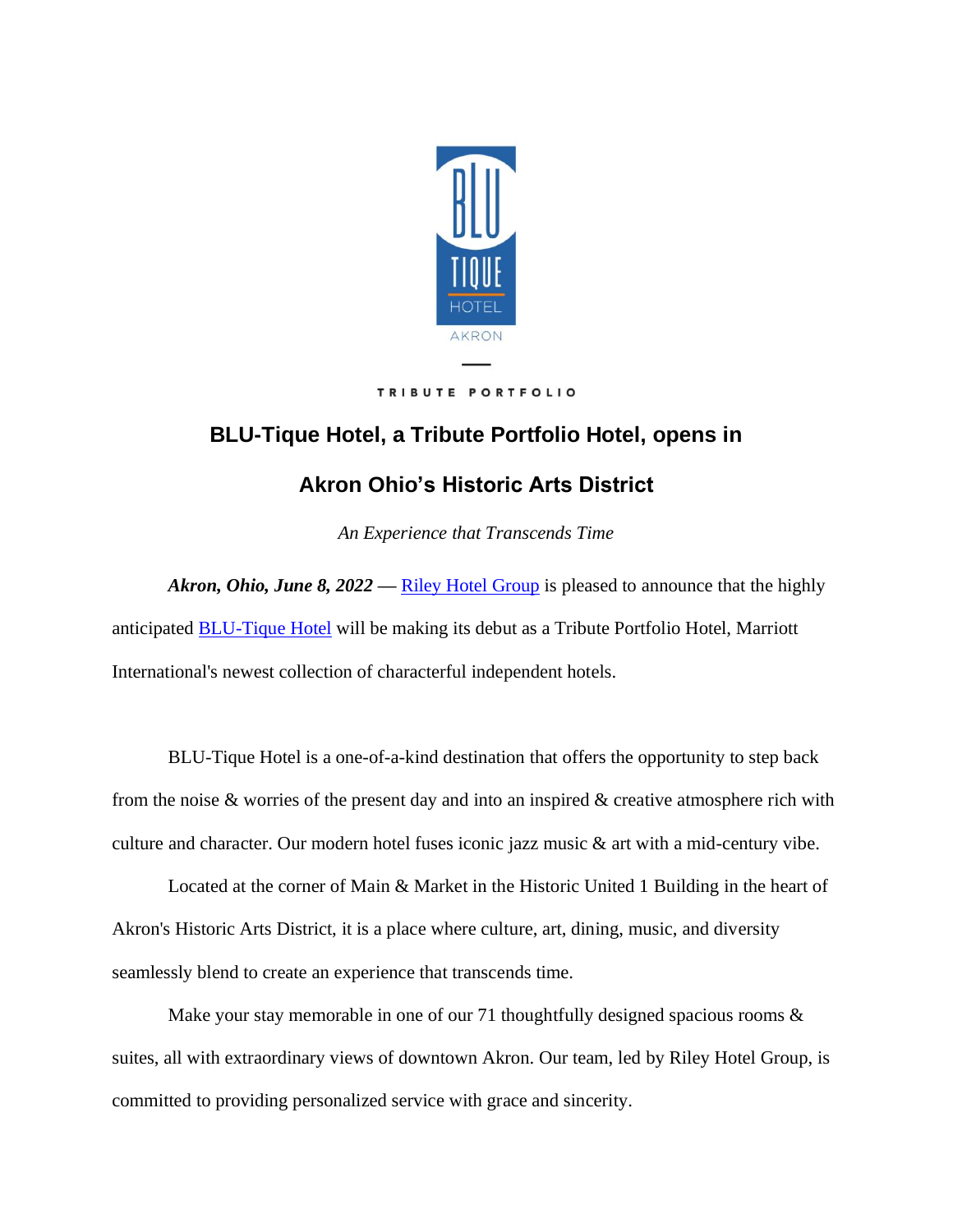In the heartbeat of downtown Akron, our location is steps away from the Towpath Trail (110-mile Hike Bike Trail), the Cuyahoga Scenic Valley Railroad, and the Akron Art Museum, which is across the street from our property. Enjoy scenic views of the Cuyahoga Valley National Park from your guest room, all while being within walking distance of a plethora of entertainment venues.

BLU-Tique guests will be able to earn and redeem Marriott Bonvoy points and enjoy the advantages of Marriott Bonvoy's award-winning loyalty program during their stay.

Our top priority has always been our guests, employees, and the community's safety, health, and well-being. We have enhanced our cleaning and sanitation procedures to align with Marriott International's Commitment to Clean policy, so you can dine & sleep in a safe and comfortable environment.

#### **Food & Beverage**

It wouldn't be jazz without a cocktail in hand. Delight your palette at The 1 Food  $\&$ Spirits, our on-site restaurant & lounge, with a delicious hand-crafted cocktail and thoughtfully curated menu of small plates, flatbreads, salads, and chef plates from Executive Chef Frank Zifer. Let the melody of flavors envelop you while enjoying the ambiance of a speakeasy with amazing views from the floor-to-ceiling windows.

#### **Meetings & Events**

BLU-Tique offers intimate meeting room spaces for various events, including small bridal showers, business meetings, corporate retreats, and other social events. Enjoy our intimate 12-seat United Boardroom with a view of the city or our lower-level Improv Meeting Room that accommodates up to 40 people.

2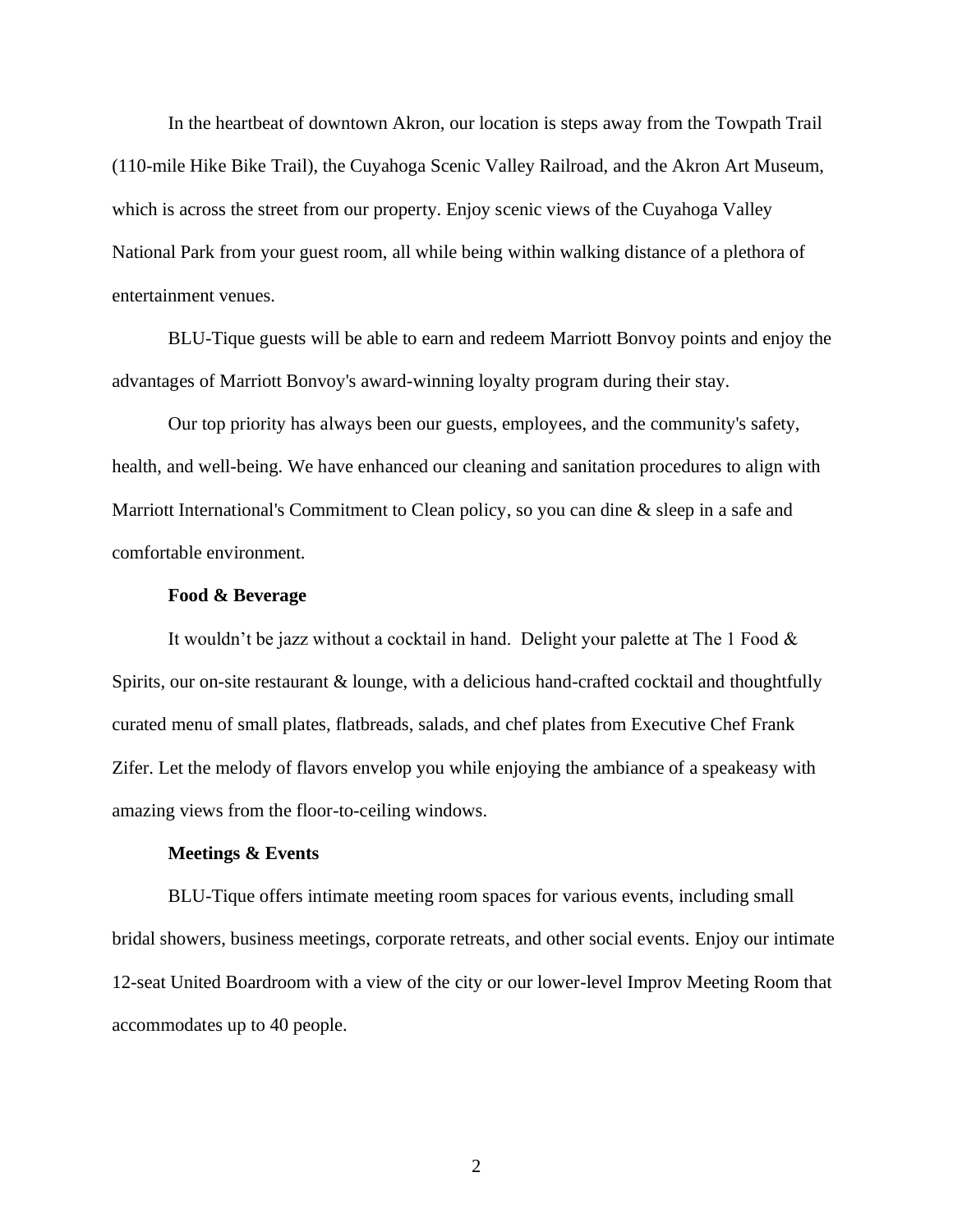Please consult our sales team for group discounts, seating layouts, catering &

entertainment options. Our BLU team can also connect you with our sister venues in downtown Akron to craft the perfect event. Our hotel is at the center of a collection of impressive, engaging, and fun local businesses such as Blu Jazz+ Nightclub, Musica, Hophouse, Baxter's SpeakEasy, Totally Baked Pizza, Lock 15, and Trailhead Events. To schedule a private tour or discuss an upcoming event, contact our sales team at sales@blu-tique.com or at 330.983.4905 / 844.943.1335 to inquire about your next event.

## **The BLU Zone - Come for the Food. Stay for the Music. Stay for the Night.**

BLU-Tique Hotel is part of the BLU Zone family, a collective ensemble of independent venues harmonically linked through the language of Jazz, rhythm, and blues. As with the history of Jazz, the BLU ZONE is constantly evolving, expanding, and changing the way we celebrate the arts. The BLU Zone is a place that allows for spontaneity  $\&$  improvisation. As a premier destination, Akron will enable visitors to enjoy a perfectly unique and memorable night out by providing a premier destination for live Jazz, fine food, spirits, and hospitality.

We look forward to sharing the BLU experience and adventures it will create with our guests.

For more information about BLU-Tique Hotel, please visit the [hotel's website.](https://www.blu-tique.com/) For more information about Tribute Portfolio Hotels, please visit [www.TributePortfolio.com.](http://www.tributeportfolio.com/)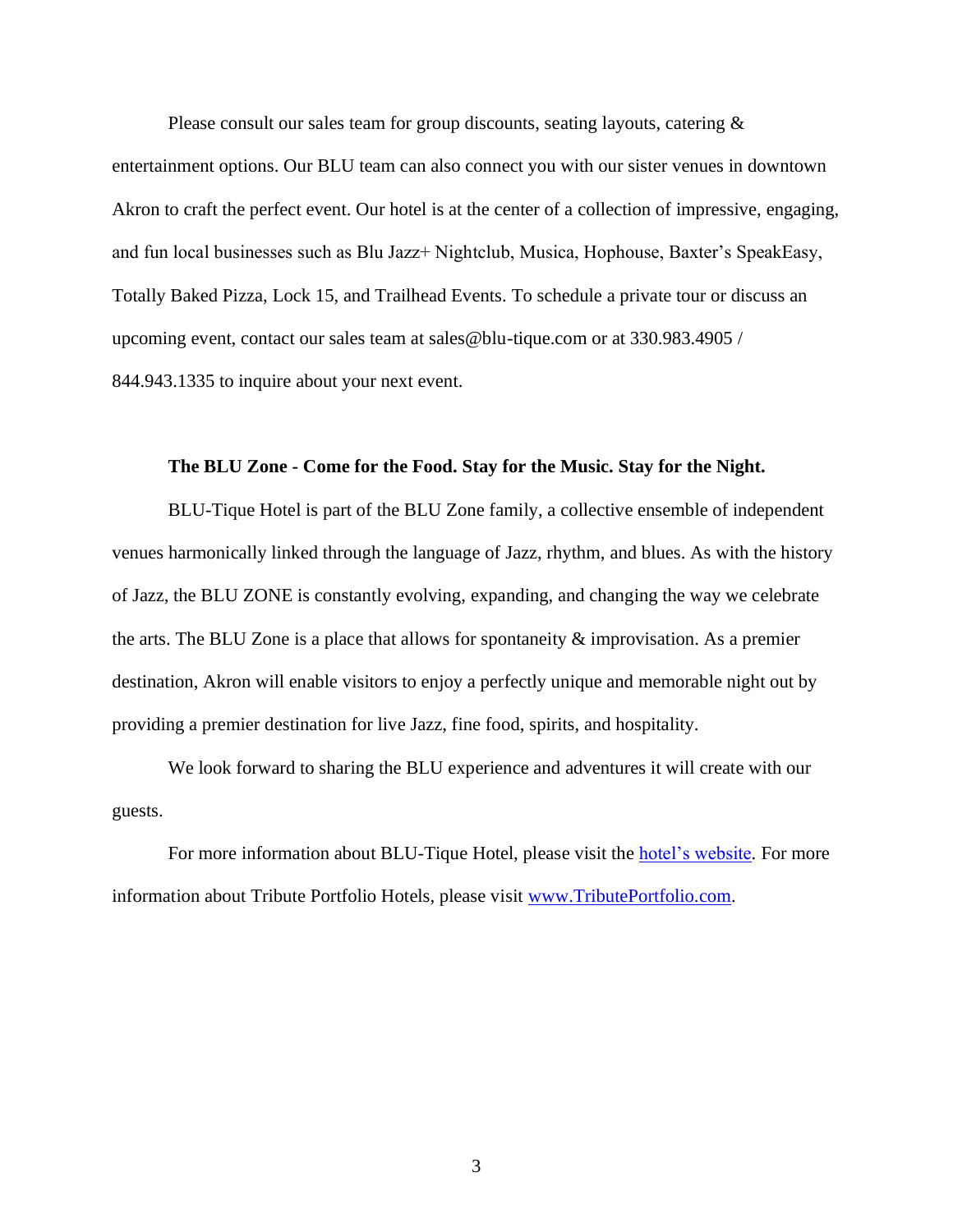#### **About Riley Hotel Group**

Riley Hotel Group manages BLU-Tique Hotel. You may learn more about this exciting project and other ventures by contacting Joe Moffa, president of Riley Hotel Group, at (330) 590-8041, via email at jmoffa@rileyhg.com, or by visiting Riley's website at rileyhotelgroup.com. Stay in tune: www.blu-tique.com, Instagram, and Facebook.

## **About Tribute Portfolio**

Tribute Portfolio is a growing global family of characterful and independent hotels drawn together by their passion for captivating design and their drive to create vibrant social scenes for guests and locals alike.

With more than 40 hotels open and growing, Tribute Portfolio has struck a chord with those seeking independent experiences and craving a connection with the community when traveling. From boutique resorts like Inn at Rancho Santa Fe in California to urban hotels such as The Vagabond Club in Singapore, to hotels in indie-spirited locales like Noelle in Nashville and The Slaak in Rotterdam, each Tribute Portfolio hotel celebrates its individuality offering travelers a fresh, often colorful, perspective. Stay with character and stay connected: Instagram, Facebook, and Twitter. Tribute Portfolio is proud to participate in Marriott Bonvoy, the new name of Marriott's travel program, replacing Marriott Rewards®, The Ritz- Carlton Rewards®, and Starwood Preferred Guest® (SPG). The program offers members an extraordinary portfolio of global brands, experiences on Marriott Bonvoy Moments, and unparalleled benefits, including earning points toward free hotel stays and nights toward Elite status recognition. To enroll for free or more information about the program, visit MarriottBonvoy.marriott.com.

4